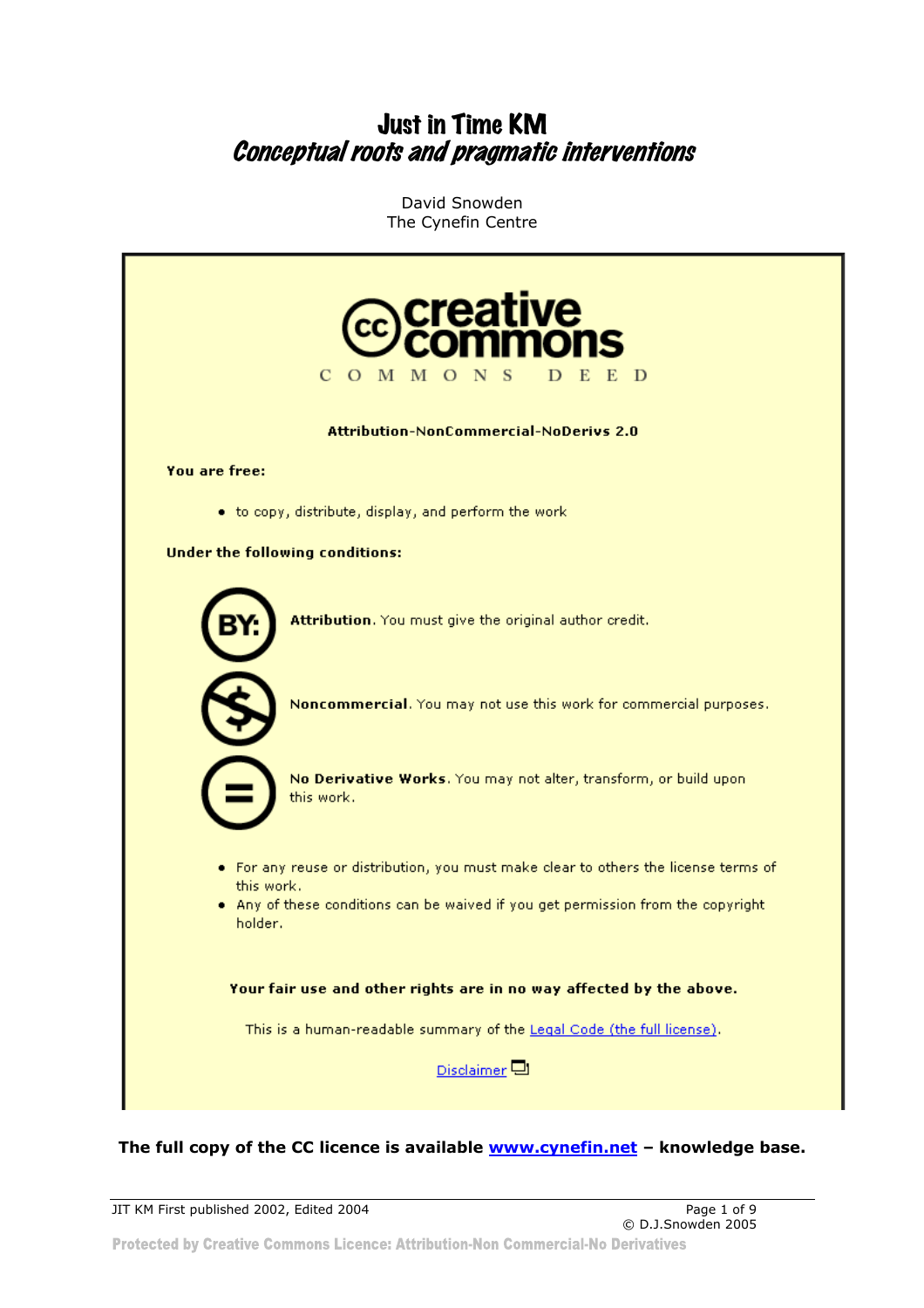# Just in Time KM Conceptual roots and pragmatic interventions

David Snowden Founder The Cynefin Centre **www.cynefin.net**

I first used the phrase Just-in-Time Knowledge Management (JIT-KM) on a conference platform back in 1999 in the context of some recently completed research into the balance of knowledge held in informal and formal communities. I doubt if I was the first and know that I will not be the last. Tom Davenport and John Glaser in an excellent HBR article<sup>1</sup> talk about the application of JIT principles in the context of "embed it (knowledge) into the technology that knowledge workers use to do their jobs"; the phrase is in increasingly common use. One reason for this is the increasing recognition that approaches to knowledge management based on the codification of knowledge to databases that operate on a pull basis have largely failed. Davenport and Glaser recognizes this stating that the focus on networks and communities of practice required knowledge workers to participation in tasks "in addition to doing their regular job. That meant staying a little later each day to share what they'd learned in the course of doing their jobs and coming in a little earlier each morning to learn from others. As a result the programs, many of which continue today, have been only marginally successful". I came to a similar conclusion, but from a different perspective in the article that reported the above referenced work on informal and formal communities<sup>2</sup>.

*"It is not possible to build an intellectual capital management system (ICMS) if we see it as a universal application. Intellectual capital is too diverse, too complex and too heavily dependent on individuals and communities who do not behave rationally. Neither do we want them to behave rationally – to do so would drive out innovation and relationships, both of which are skills for the knowledge economy."* 

For Davenport and Glaser the future rests in "bak(ing) specialized knowledge into the jobs of skilled workers – to make the knowledge so readily accessible that it can't be avoided." This is not a revolutionary idea; it has been at the heart of operational knowledge management since the early days of knowledge engineering many decades ago and is a context specific activity, which reduces the claim that "this method could revolutionize knowledge management". Davenport and Glaser base their thesis on clinical knowledge, which deals with a finite set of rules and properties and where the overriding critically of patient care provides focus. This is often not the case in organisational knowledge management projects; Weick and Sutcliffe<sup>3</sup> are in danger of making a similar error in assuming that practices common in high resilience organisations such as fire fighting crews and aircraft carriers can transfer into organisation environments where there is not a similar single uniting principle or function. In knowledge management context is the be all and end all of practice. As Davenport and Glaser acknowledge "embedding knowledge into everyday work processes is time consuming and expensive. It's not an undertaking that anyone in his right mind would tackle without good reason."

Embedding knowledge is one aspect of sound practice<sup>4</sup>. In this article I want to agree with Davenport and Glaser within the context of their research, but will argue that we cannot universalise from that model into other contexts and secondly that there is a huge area of JIT-KM that can reap a significant return for minimal investment if we focus on accelerating natural processes rather than attempting to impose a "rational" model onto human systems. This complements the expensive but necessary task of embedding knowledge and predates it as an idea; it should also come first to prevent wasted money on embedding knowledge where wither that knowledge is not susceptible to process, or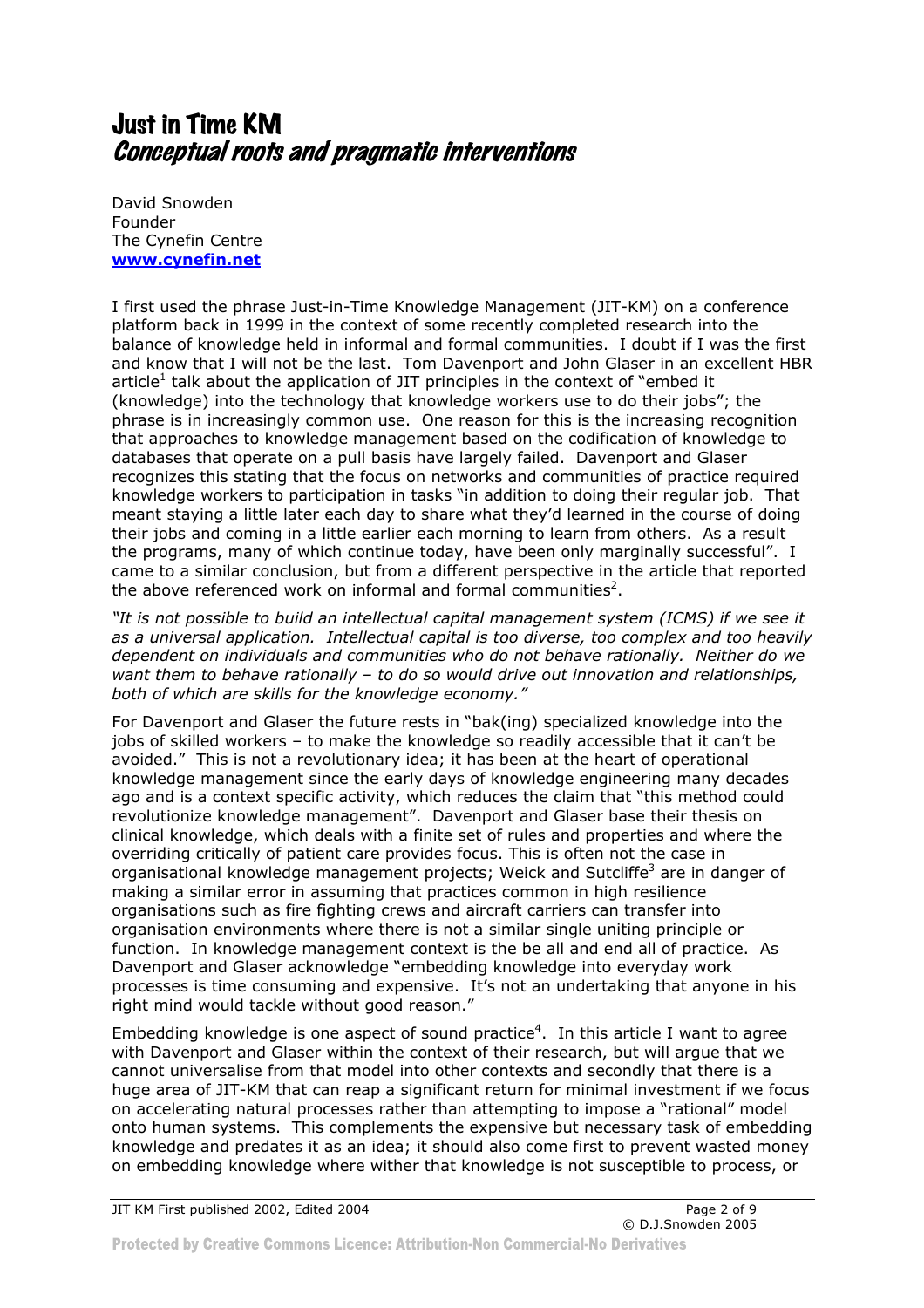is heavily time-context dependent. A major problem is that the dominant ideology (and it is an ideology) of management science assumes a constrained set of so called rational practice based on a mechanical design approach that effectively precludes the stimulation of natural forces. This article will therefore deal with the negative before proceeding to the positive.

## The false promise of mechanical design

There are at least three fundamental errors at the heart of most theory and practice in Knowledge Management, recognition of which is critical to making progress. My intention is to look at each of these in term, taking a slightly extreme position in each case to make a point against prevailing orthodoxy. The consequence is that we have to take a new look at management of knowledge, which recognises that control through pre-determined goals, and prescribed behaviour has a very limited application. The final section of this paper provides summary examples of JIT-KM interventions that do work, but on the basis of triggering ecological change in which direction can be managed but not the destination. In the conclusion I will correct the balance to a degree arguing that too many people now approaching knowledge from an ecological perspective are naïve in that they fail to recognise the capacity of human society to structure *some* aspects of its inaction in such a way as to permit goal based deterministic management.

*THE FIRST ERROR: It is assumed that, faced with a choice between one or more alternatives the individual human actor will make a "rational" decision based on either minimising pain, or maximising reward. This is not to deny that such targets influence behaviour or that they should necessarily be abandoned, but it is to deny that there is a fully manageable cause and effect relationship.* 

Humans, individually and collectively work on the basis of contextual pattern recognition, often at a non-conscious level<sup>5</sup>. Visually only .01% of our visual range is in sharp focus at any time, and we see through multiple point observations filling in the gaps based on previous experience. Skilled craftsmen train hand-brain co-ordination in the same way. The same happens conceptually. Those patterns are entrained based on our own past experience, the collective experience of our culture, often communicated through stories, national and organisational. If the hero stories of our early days in work are of people who held to ethical principles despite the lost of personal reward, then the patterns influence our subsequent behaviour; in contrast a culture based on maximising personal return has inevitable consequences for ethics. Now humans can overcome this pattern entrainment, it is a distinguishing feature from animals but it is not commonplace. Some key patterns, such as those based on trust are particularly difficult to influence or direct, as trust is built over years and lost in seconds, it cannot be trained or enforced.

This patterning of our existence has an obvious impact on decision making with implications for reward and recognition systems; in practice most incentives are threatened punishments and play to the negative but also fail to take advantage of existing patterns before they crudely attempt to create new ones. In practice, within existing trusted relationships knowledge sharing takes place naturally and without inhibition; utilising this is at the heart of JIT-KM. Attempts to compel behaviour through threats and promises tend to induce one of two behavioural patterns:

- 1. Camouflage behaviour in which knowledge appears to be shared, but is shared in such a manner that it can only be used by reference to the knowledge holder who can then perform a trust validation on the potential knowledge user.
- 2. Conformance, in which time pressure means the minimum possible, is done to achieve a measurable goal or target. This is more dangerous than camouflage in that it can lead to false confidence that the knowledge has been fully captured.

It is impossible to measure whether someone is sharing their knowledge, but it is possible to measure if they comply with a process.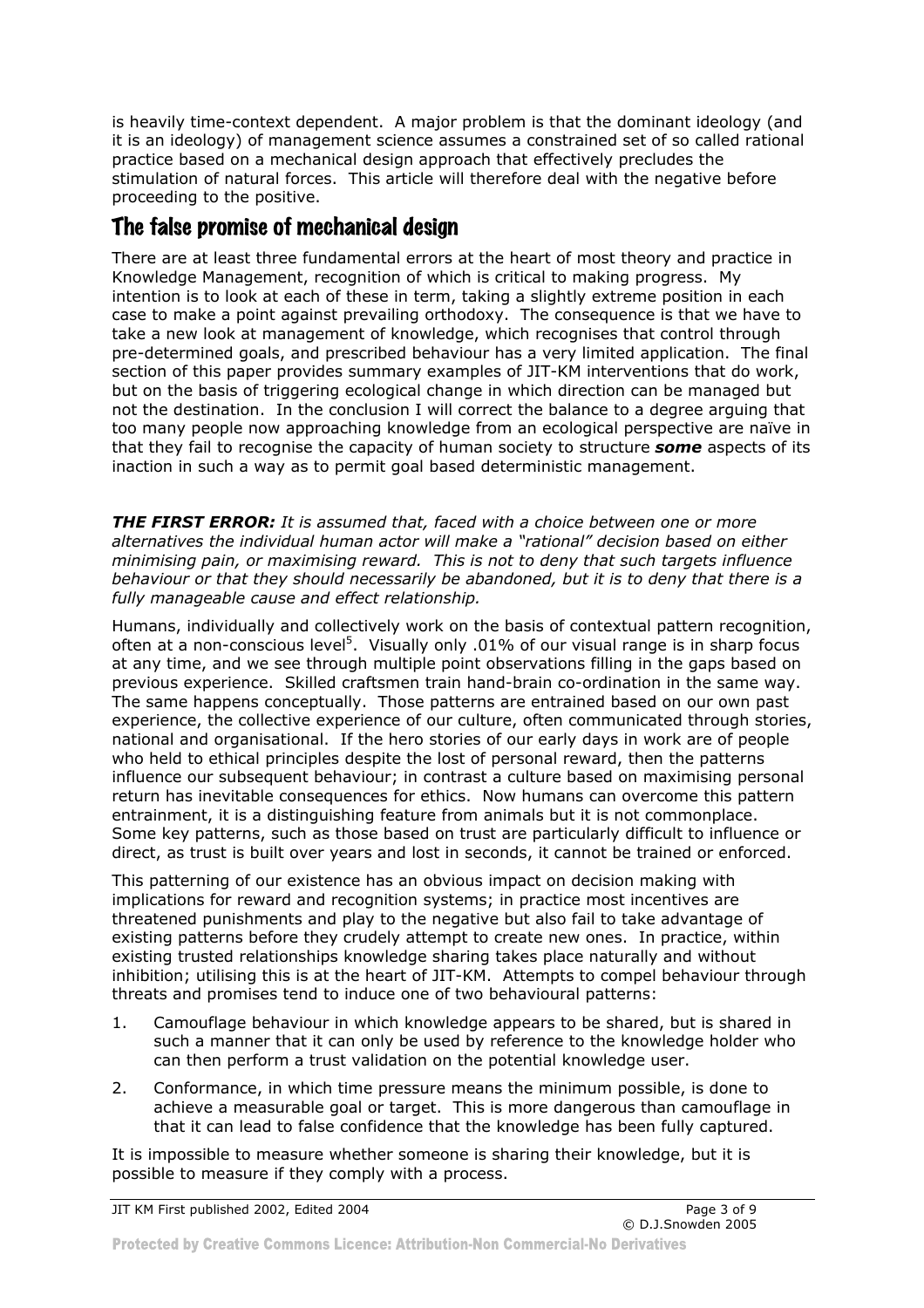The mechanisms for process management in consequence do not work for knowledge management. There is a growing body of evidence that camouflage and conformance are more common than full knowledge sharing even when their appears to be measurable compliance; humans are to use that wonderful Scottish word *canny* and are not susceptible to directive control in respect of intangible assets such as knowledge.

*THE SECOND ERROR: Organisations believe that when an expert or other knowledge holder explains how they know something they are disclosing all that they know; and further that the way a knowledge holder says that they know things corresponds with the way that they know things in the field.* 

This is a variation of the pattern entrainment referenced above. A simple story will illustrate it from early work using some of the principles of anthropology in knowledge disclosure. The project involved tracking a "trouble shooter" in the oil industry over a week, which involved a scary visit to an offshore rig under fairly extreme conditions. In bad weather a rig is a very nosy place; wind, the waves, helicopters and the rig itself all conspire to create a cacophony of sound. The experience of the helicopter landing itself was disconcerting, but turning (and shouting) to the trouble shooter to ask how we would go about solving the problem that had brought us to this wild place was more so. He said "I already know, can't you hear it?" To me it was noise, but to the entrained patterns of an experts mind he could detect in what he called "the music of the rig" the nature of the problem. By asking how he knew, in the context of his knowing over a dozen heuristics or rules of thumb were revealed. In contrast, asking him about problem solving in the reflective environment of an office in Aberdeen produced a logical, rational process of decision making which more no relation to the reality in the field. If I had created a KM system based on the results of that interview I would have wondered for years why the real experts didn't use it, despite my attempts to involve them in its creation.

The nature of human knowing in all but the most simple of situations cannot be captured in simple models: think of the many failures of artificial intelligence to replace clinical diagnosis. The embedding of knowledge in the structured process described by Davenport and Glaser is an invaluable, if expensive augmentation of human intelligence, but as Davenport and Glaser are careful to point out, it cannot replace that intelligence. If I go to a hospital I want to check the record of the surgeon in respect of a particular operation; at a subconscious level I know that I want evidence that the particular surgeon is not operating from the manual, but is informed by heuristics developed over multiple experiences. In consequence deployment of deep expertise is beyond the capabilities of scheduling systems or the recipe books favoured by too many consultants in knowledge management and organisational change initiatives.

*THE THIRD ERROR: The assumption that a successful model of behaviour discovered in one situation can be understood in terms of its cause and effect relationships in order to create a model of best practice that can be translated, and frequently mandated into another situation.* 

Again this error is supported by the arguments above in respect of patterning but can also be understood by making a fundamental distinction between two types of system.

- 1. An *ordered system,* in which cause and effect relationships exist, can be empirically discovered, verified and which, critically repeat in predictable ways. Such relationships are either known, in which case we can mandate process or are knowable within both an acceptable time scale and resource allocation. This is the dominant system assumption of management science, including most early KM.
- 2. A *complex system* here, while cause and effect relationships exist they are constantly changing and have many relationships both within and without the system. Moreover in human complex systems the nature of identity adds to uncertainty – humans assume and switch unconsciously between many identities without even thinking about it.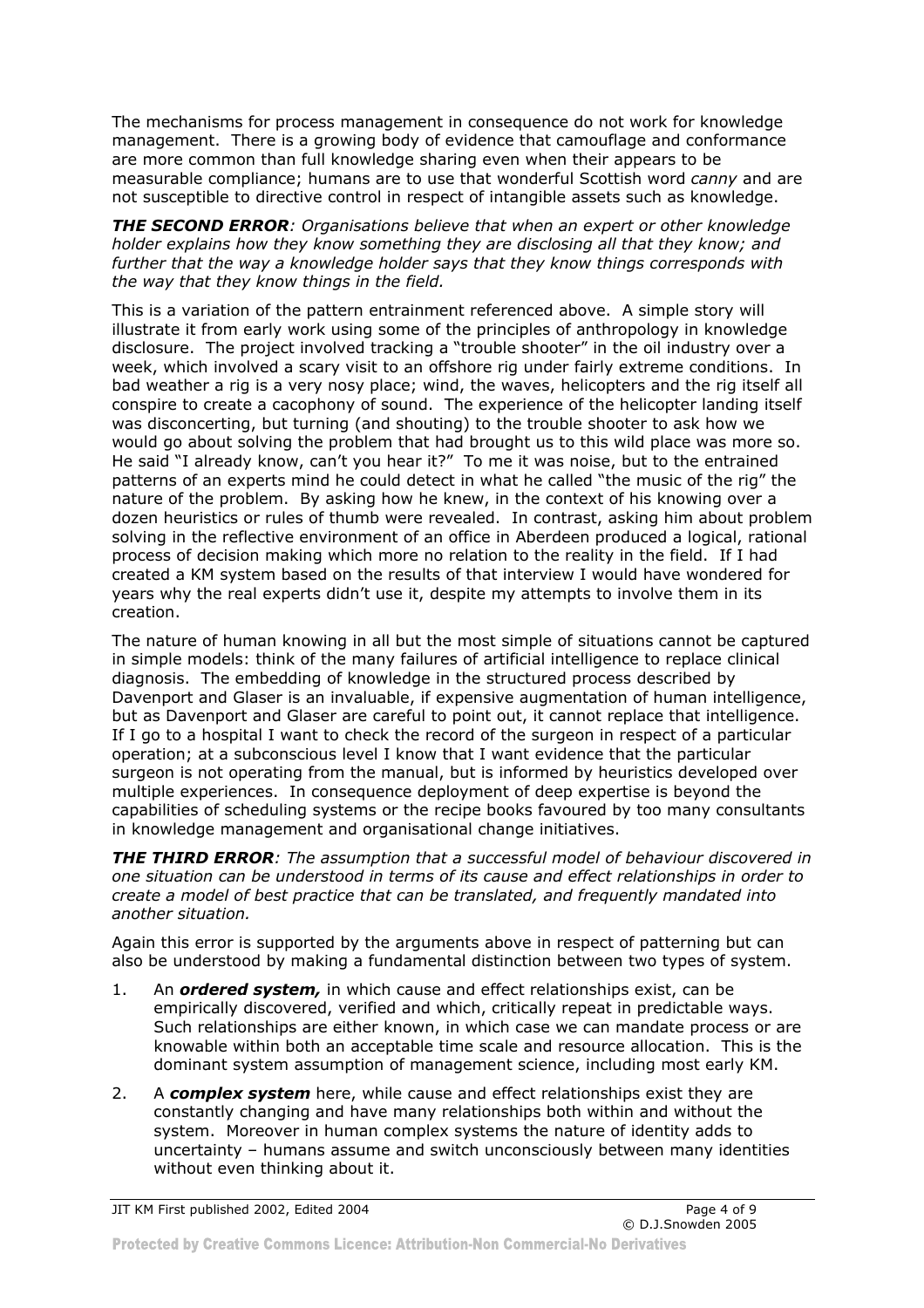Such systems can only be coherent in retrospect, once something has happened we can explain why, but we cannot predict the future. Think of Betamax against Videotext as standards for video players, any recession or organisational change initiative and you will see the operation of retrospective coherence.

There is a third type, namely a chaotic system, one which is important in modern knowledge management and particularly for innovation but it is not central to the argument of this paper<sup>6</sup>.

We manage ordered systems by understanding of the relationship between cause and effect and then mandating goal-based behaviour, complex systems are very different. We manage complexity by drawing boundaries, to exclude undesirable behaviour or to channel the formation of patterns, and through interventions designed to stimulate the evolution of those patterns into desirable forms. Think of managing children (a metaphor that many a knowledge manager could do with using more often). We draw lines in the sand and say "cross that and you die", draw the line too closely and all authority is lost. We intervene by suggestion or artefact; here is a video, how about a game of football. Only rarely do we attempt to impose a structure and it is now sustainable in other than an emergency. The only difference between adults and children is that adults have become adept at *camouflage* and *conformance* so we may not be aware that our authority is being flouted.

# JIT-KM

The time has come to look at positive interventions that can avoid the errors identified above. It is important to emphasise that my overall argument is not that things cannot be managed, but they cannot be managed in the sense that a machine can be managed. One origin of the word *manage* in English is a French word which means the ability to ride a horse in dressage, this is a much more appropriate understanding than command, control and engineering meanings of the process generation.

The following list establishes a set of principles that are not intended to be prescriptive or universal, each of which is illustrated by a current knowledge management practice, some established, some experimental.

#### Ensure a diversity of approach

Technology is a useful tool, but should not become a fetish. A good tool fits the hand and is largely forgotten despite its usefulness; a bad tool in the technology field too often requires not only the hand, but also the brain, to be bio-reengineered to enable its use.

Mechanical systems tend to conformity and creation of "universal" good practice, as there is in theory an ideal design, organic systems in contrast encourage diversity. One of the main implications of this is to avoid purchasing a knowledge management system in the way that enterprise wide resource planning systems are purchased. Each organisation is a unique context; also individuals work in different ways. Some have messy desks while others are neat and tidy; some enjoy virtual chat others despise it; some multi-task, some work on one task at a time. The rich diversity of human behaviour requires diversity, and attempts to impose uniformity will damage the knowledge base and will not succeed. A knowledge management system is a sound, resilient architecture with many different tools for communication and collaboration in operation. Different communities and individuals can then gravitate to those tools that most naturally support their modus operandi.

In one study in IBM<sup>7</sup> we identified over 60K private collaboration spaces for just over 50 formal knowledge communities, and those numbers relate only to those who used technology for collaboration so the ratio in practice is even more extreme. Not only is it impossible to formally mange the content of over 60K private virtual spaces, but also it is not desirable.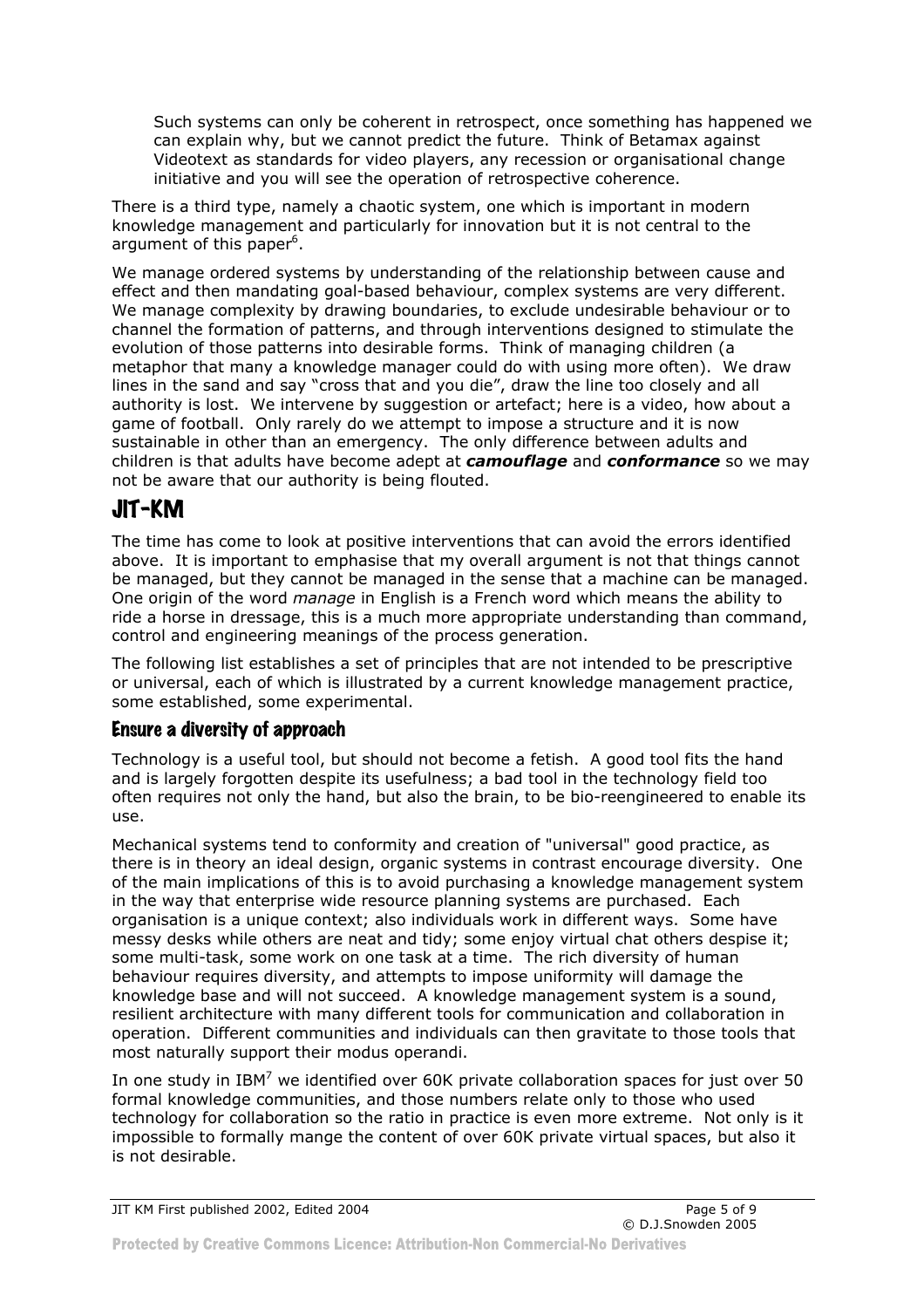A fully structured system with taxonomy etc would only discover or manage knowledge that we currently know that we need to know, not that we, which we know or could, know when we need to know it in the future. For example IBM did not know that it needed to know about narrative or story telling skills when it originally designed its formal knowledge spaces, but the existence of a private collaboration meant that the knowledge was self-organised at little or now cost and available when it was needed, in the context of its need. The fact that it was easy and non-intrusive to set up a private collaborative space meant that it was done. Also the selective membership built on existing or newly formed social obligations. I participated in a private space where I had an obligation to fellow "believers" in Narrative long before it was respectable because they were fellow believers, whereas participation in a formal community was a chore.

#### Don't impact on people's time

Time is the main enemy of knowledge management, followed closely by fear of abuse and at a distance by the more commonly quoted desire for power. In the modern organisation e-mail traffic based on one to one communication has risen to levels where it has a growing negative impact on knowledge worker productivity. We can see this in common e-mail practices, mass copies, blind copying, task avoidance through a request for new data just to get an e-mail "out of the system" and many others. Many aspects of e-mail use are showing all the evidence of addiction. Within the Cynefin Centre we have started to devise programmes in which we use some of the techniques developed in rehabilitation clinics to break addictive patterns of one-to-one communication often by cold turkey techniques: closing e-mail down for a period before bringing up collaborative systems, habituating people to many-to-many tools before allowing one-to-one but then banning all copies and all attachments.

A good general rule to apply is that any knowledge task requiring a time commitment by a knowledge worker requires a prior and explicit gift in the here and now of at least twice that time to allow true co-operation. If you want a group of consultants to devote 2/3 hours a day to knowledge sharing then given them a low paid clerk to handle expenses forms and timesheets – then they will help. Appeal to their sense of duty and loyalty to the organisation and you are doomed.

A developing practice in this field is the use of narrative databases. These use material recorded in the field, which is then accessed in the serendipitous way in which people access key knowledge. Faced with a choice between drawing down best practice from a knowledge management "system" and hearing the stories of 8/9 trusted individuals bout their experiences the vast majority would opt for the stories. Narrative works in the same way, recording experiences as they occur and accessing them through high abstraction criteria such as archetypes and themes to reflect the natural process of enquiry. As I enquire of the system I can record new stories in turn and hot link them to more explicit knowledge material. A word of warning though, firstly there are a lot of amateurs operating in the field of organisational story telling (many of them from story telling professions such as journalism who think the skills transfer without amendment) and secondly too many organisations cannot resist telling people what the stories mean and which they should read.

Another interesting approach in this area, which also applies to the next section, is the growing use of apprentice systems, borrowing unashamedly from medieval practice, progressing from apprentice, to journeyman to master. Apprentice schemes evolved to transfer tacit knowledge through observation, coaching and practice and they are not only more effective than manuals and computer based training, but they are also one of the only ways of embedding and validating knowledge transfer between humans. Ironically if the full life cycle costs of knowledge acquisition and deployment are examined they are also generally cheaper than approaches based on rigid codification. Self selecting apprentice schemes can also be created using some of the social network stimulation techniques outlined below.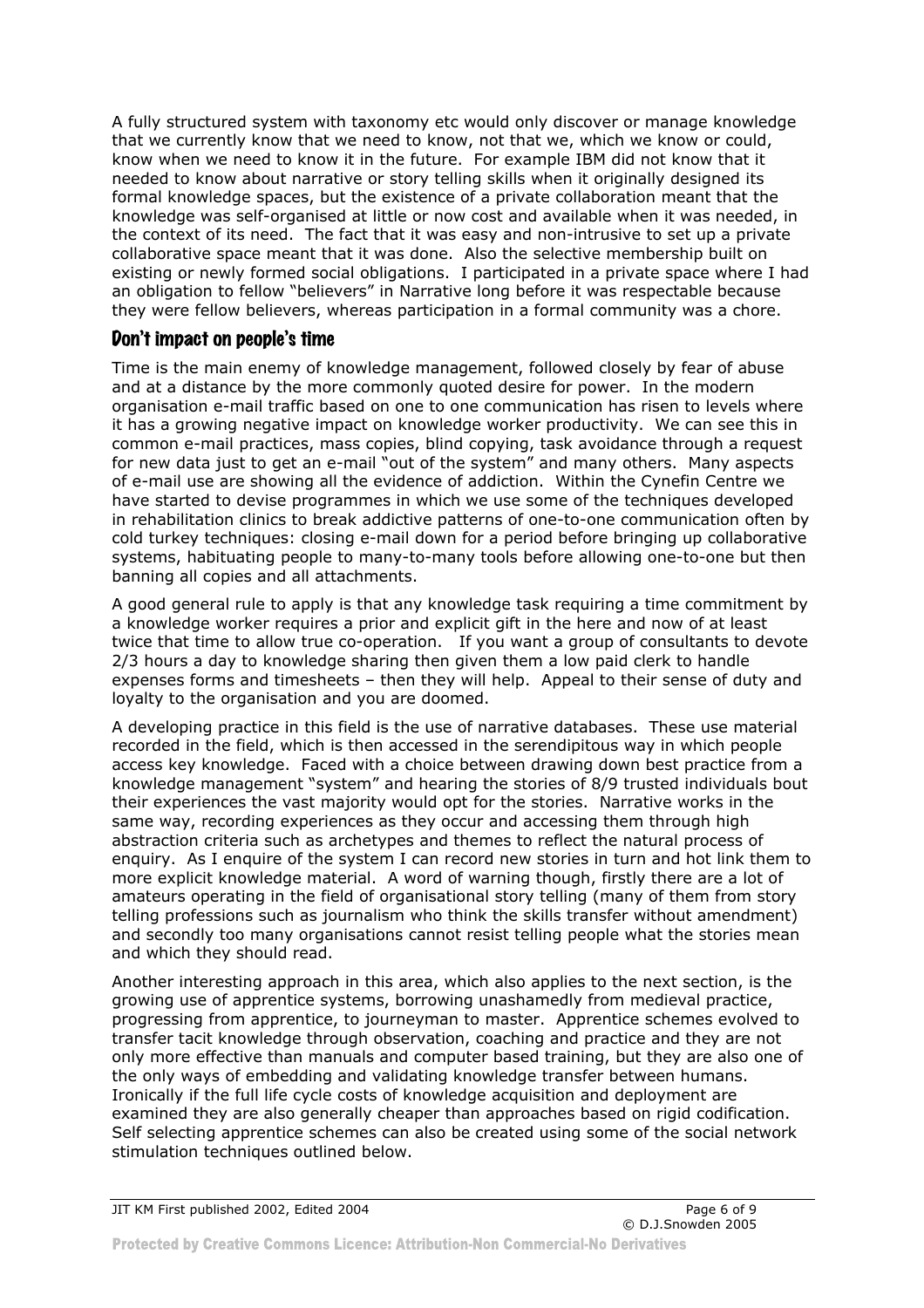#### Connect people, build networks

The number of respected pioneers in knowledge management who emphasise connecting people over codification is only matched by the number of managers who read and praise their thinking then proceed to do the exact opposite, or connect people on the basis of design. We resist the concept of arranged marriages, so why should anyone think the same approach can apply universally to community formation.

To take two examples of new practice in this area:

- 1. Don't build yellow pages; install some form of expertise locator. Yellow pages rely on people codifying their expertise and maintaining data. In the early days they are novel, so people participate but within a year the system falls into abuse as people either do not have the time, or manipulate their entries based on perceived futures within the organisation they work for. Expertise locators on the other hand are non-intrusive in that they either map affinities based on access to knowledge or trawl e-mail to indicate evidence of expertise. The better ones then respect the paradox of privacy: if I allow someone to keep their knowledge private then they will share it, if I tell them to share it they will keep it private. To be asked in the context of need if I know something is more likely to elicit a response than to be asked to codify in the absence of that context.
- 2. Social network stimulation  $(SNS)^8$  works on taking the natural process of network building and accelerates it. Normally over several years as I work in different departments, get allocated or projects and meeting people in a social context I build a network, and hear stories that allow me to operate effectively in an organisation. Mentor schemes, good induction and narrative can all help here, however it is now possible to reduce five years of accidental networking to five months, or even five days in a task based environment. In SNS we focus less on managing knowledge, but on managing the channels through which knowledge flows.

A theme of the above examples is to allow communities to form based on natural preferences, although SNS does it within a set of top down determined heuristics. Telling people that they should work together can often clash with the basic chemistry of human interaction and is thus inefficient.

#### See where people walk before you build the paths

A good designer observes the pattern of human interaction before they design. For example planting a grass and observing where people walk before you invest in building a path. Of course you can also build a hedge, or create a bridge to encourage patterns: just as we do with children through boundaries and interventions. Here we need to understand that in dealing with complex systems all interventions are also a form of diagnosis and vice-versa; partly because any attempt to study a complex system changes the system being studied. This means that in managing a complex system, and by implication all knowledge management is predominantly about complex rather than ordered systems, we intervene with multiple small probes so that the possible patterning of order is revealed.

Some examples will illustrate this approach:

1. The way we represent human requirements is critical . There is an old adage amongst IT professions that users never really understand what they want by way of system functionality until they get it, at which point they want something different. Equally, many business users are pretty much convinced that the IT profession created user requirement specifications to ensure that they would sign up to something they could only partially understand, but for which they can be held accountable later.<sup>9</sup> This tendency has been all too present in knowledge management system design. Narrative techniques, particularly those, which represent abstract features of organisational culture through archetypes and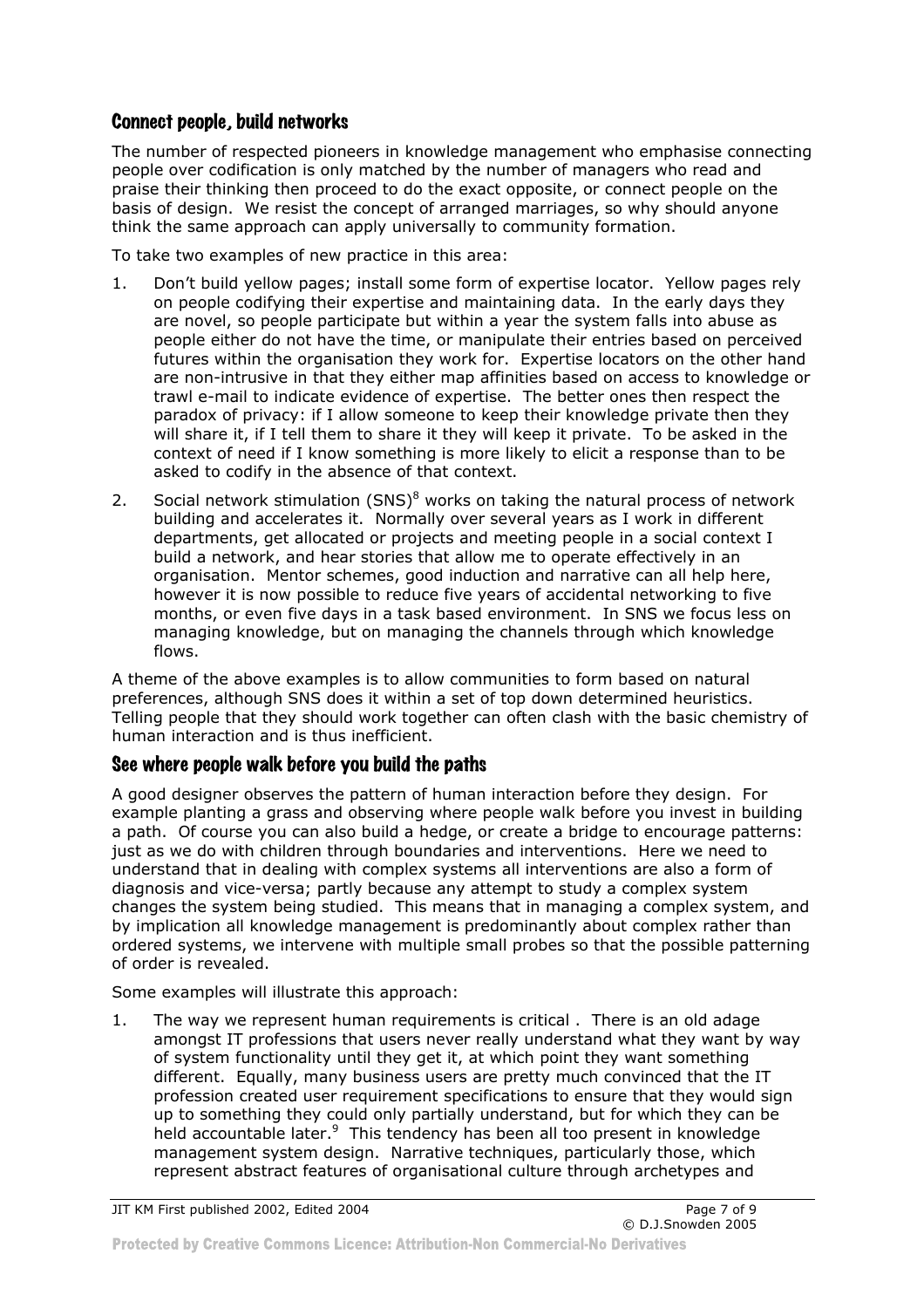themes, provide a new way of creating a dialogue between system designers and users. Archetype families provide a representation of the different attitudes, experiences and belief systems of a user community. Allowing a designer to put any feature into a system, subject to their being able to create a coherent story about how each archetype will respond to that feature is far richer than esoteric interpretations of a formal document. In effect this creates a fictional space of discourse, which allows ideas to be tested and evaluated in advance of implementation especially if coupled with  $JAD^{10}$  sessions and prototyping.

- 2. In forming communities, it is always better to use an existing naturally occurring community, formal or informal where working practices and trust issues are already developed than to impose a utopian design; most KM practice has gone down the utopian design route, which is not to say that it has not worked, but when it has, the cost has been prohibitive. The use of Social Network Analysis techniques, operating between existing communities allows the identification of naturally occurring communities that can be the formalised, or clustered based on affinities into cohesive communities. Where a naturally occurring community or cluster cannot be identified then an insect model can be used: swarming. Here the metaphorical equivalent of a bright light is created and we see who swarms, a cohesive entity that results then becomes out new community. Clustering and swarming should be able to provide the bulk of organisations requirements for communities of practice. The other interesting result of this work is that different solutions are required for similar groups within the same organisation, because even within the context of that organisation their development has taken place in a different context.
- 3. Narrative databases provide a quick and easy way in which to see how a lessons learnt programme should be implemented, and here the experiment may end up as the solution. Any knowledge holder can record to a tape recorder in two to three minutes what they would otherwise take two to three months to spend a few hours writing up. The sheer volume of material that can be captured in narrative form is far higher than can ever be formally codified. Because such systems are selfindexing they can be built and populated quickly allowing the central designer to observe patterns of use before committing to the cost of codification. The designer can see which stories are accessed in what context and how they are used in practice, rather than trying to hypothesis on the basis of interviews which do not reflect the real nature of acts of knowing in the first place.

### **Conclusion**

All of the above examples rest on observing the natural process of knowledge creation and transfer and then use technology as a tool, if appropriate to ensure that such natural processes can be accelerated and scaled. In all cases they focus on self-organisation, all be it within imposed boundaries. In complex systems we embark on journeys and respond to the environment, in ordered systems we determine our goal and then engineer to achieve it. The results and the approaches are different and complementary.

We also need to understand that the balance between these will change over time. When I first probe a space I may use SNS and a narrative database to reveal the nature and possibilities for knowledge use. That experience will allow us to determine the appropriate balance between the techniques identified above and more formal approaches to codification. A unique feature of human complex systems is our ability to create stable patterns of order than allow us to behave as if a system was ordered. This is one of the reasons to reject naïve applications of complexity science derived from, for example, ant behaviour. Humans have free will to create new order, confirm to existing order and to disrupt established order. What is needed is an appropriate balance